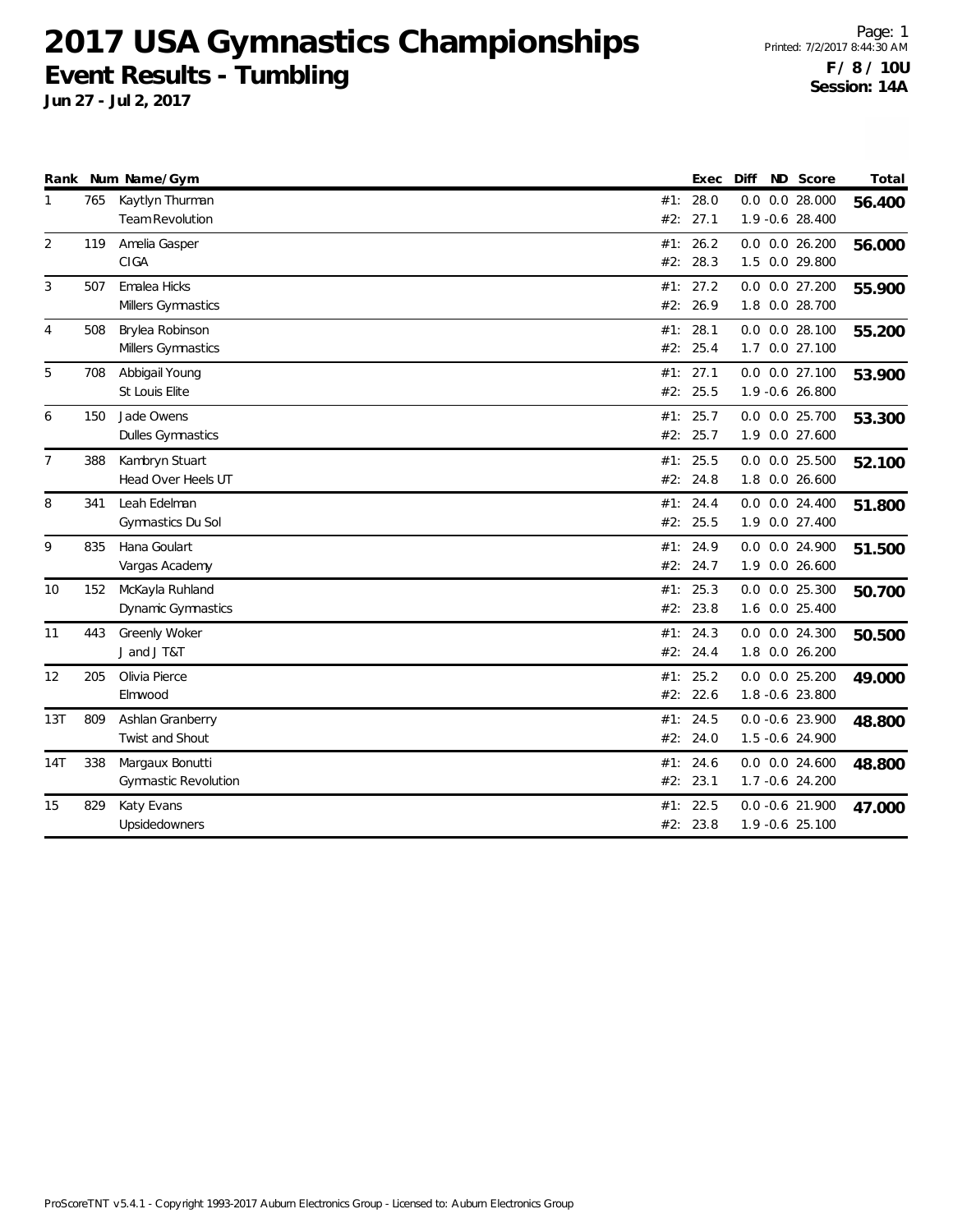**Jun 27 - Jul 2, 2017**

Page: 1 Printed: 7/2/2017 10:10:41 AM **M / 8 / 10U Session: 14A**

| Rank |     | Num Name/Gym                                   |            | Exec             | Diff       | ND Score                             | Total  |
|------|-----|------------------------------------------------|------------|------------------|------------|--------------------------------------|--------|
|      | 762 | Keenan Garmendia<br><b>Team Revolution</b>     | #1:<br>#2: | 27.1<br>27.7     | 1.5        | $0.0$ $0.0$ 27.100<br>0.0 29.200     | 56.300 |
| 2T   | 274 | Chance Coleman<br><b>FlipCity South</b>        | #1:        | 25.5<br>#2: 25.9 |            | $0.0$ $0.0$ 25.500<br>1.8 0.0 27.700 | 53.200 |
| 3T   | 281 | Kamren Smith<br>FlipCity South                 | #2:        | #1: 25.8<br>25.6 | 1.8        | $0.0$ $0.0$ 25.800<br>$0.0$ 27.400   | 53.200 |
| 4    | 398 | Nate Erkert<br>High Energy Gymnastix           | #1:        | 25.4<br>#2: 23.6 | 1.9        | $0.0$ $0.0$ 25.400<br>0.0 25.500     | 50.900 |
| 5    | 279 | <b>Emmanuel Riley</b><br><b>FlipCity South</b> | #1:        | 25.1<br>#2: 23.9 |            | $0.0$ $0.0$ 25.100<br>1.8 0.0 25.700 | 50.800 |
| 6    | 586 | West Fowler<br>Panhandle Perfection Gymnastics | #1:        | 24.4<br>#2: 24.2 | 1.9        | $0.0$ $0.0$ 24.400<br>0.026.100      | 50.500 |
|      | 794 | Nicholas Kosarikov<br>Tornado Sport Club       | #1:        | 22.8<br>#2: 23.9 |            | $0.0$ $0.0$ 22.800<br>1.5 0.0 25.400 | 48.200 |
| 8    | 797 | Samuel Sheyman<br>Tornado Sport Club           | #1:<br>#2: | 22.0<br>23.3     | 0.0<br>1.4 | 0.0 22.000<br>0.0 24.700             | 46.700 |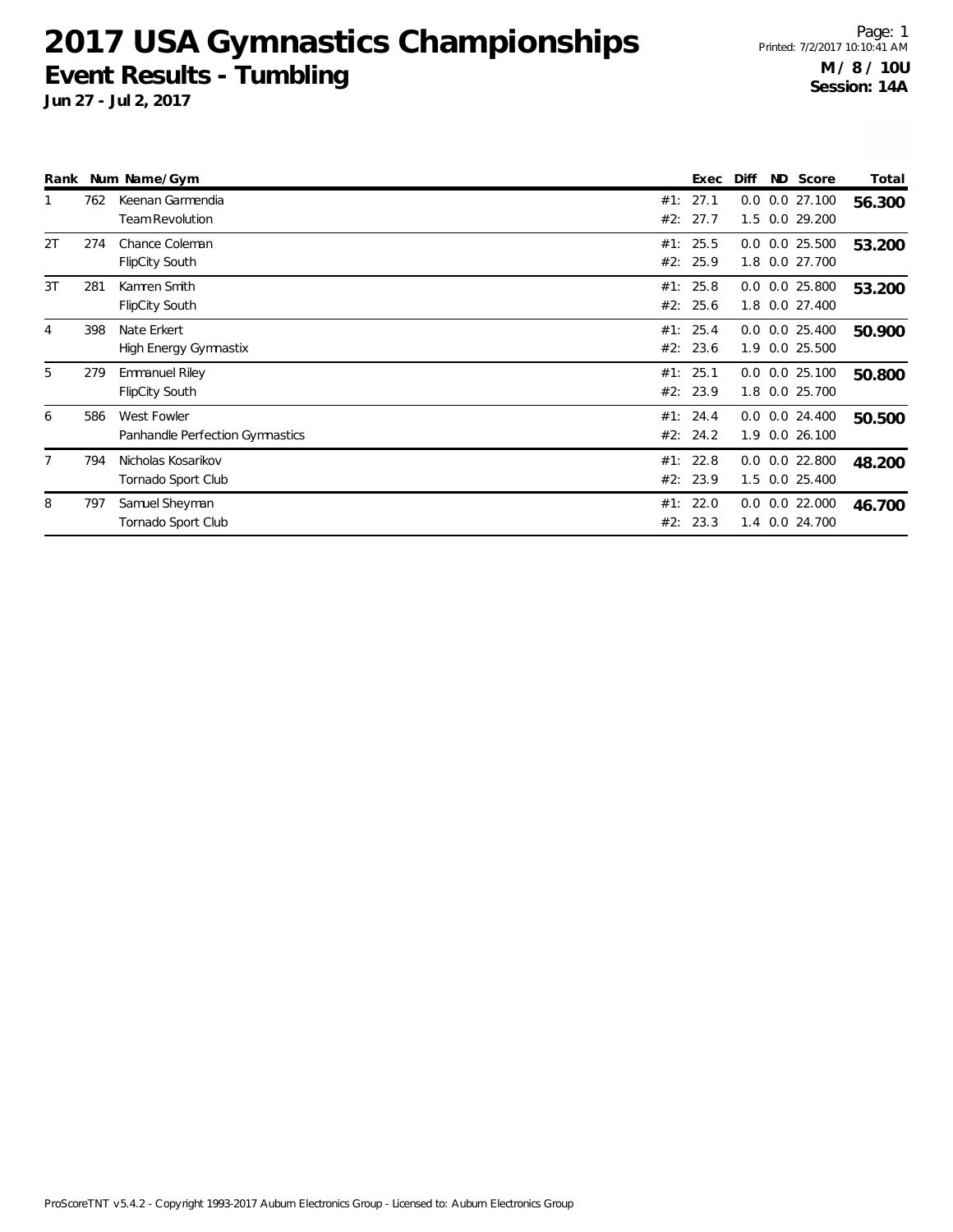**Jun 27 - Jul 2, 2017**

Page: 1 Printed: 7/1/2017 11:38:20 AM **F / 8 / 11-12 Session: 11A**

|     |     | Rank Num Name/Gym            |     | Exec                 | Diff | ND Score           | Total  |
|-----|-----|------------------------------|-----|----------------------|------|--------------------|--------|
| 1   | 491 | Georgia Cappas               |     | #1: 28.1             |      | $0.0$ $0.0$ 28.100 | 57.900 |
|     |     | Midwest Training             | #2: | 28.0                 |      | 1.8 0.0 29.800     |        |
| 2   | 117 | Mady Bowman                  |     | #1: 28.3             |      | 0.0 0.0 28.300     | 57.700 |
|     |     | CIGA                         |     | #2: 27.9             |      | 1.5 0.0 29.400     |        |
| 3   | 465 | Cortlin Cox                  | #1: | 28.0                 |      | $0.0$ $0.0$ 28.000 | 57.500 |
|     |     | Legacy Elite                 | #2: | 28.0                 |      | 1.5 0.0 29.500     |        |
| 4   | 11  | Rylee Chapman                | #1: | 26.3                 |      | $0.0$ $0.0$ 26.300 |        |
|     |     | 3T1                          |     | #2: 27.5             |      | 1.8 0.0 29.300     | 55.600 |
|     |     |                              |     |                      |      |                    |        |
| 5   | 176 | Gracie Cain                  | #1: | 26.9<br>#2: 26.5     |      | 0.0 0.0 26.900     | 55.300 |
|     |     | Eagle Gymnastics TX          |     |                      |      | 1.9 0.0 28.400     |        |
| 6   | 292 | Sahanna Doherty              | #1: | 26.8                 |      | $0.0$ $0.0$ 26.800 | 55.000 |
|     |     | Fox Valley T&T               | #2: | 26.4                 |      | 1.8 0.0 28.200     |        |
| 7   | 811 | Laci Lewis                   | #1: | 28.1                 |      | $0.0$ $0.0$ 28.100 | 54.800 |
|     |     | Twist and Shout              |     | #2: 24.8             |      | 1.9 0.0 26.700     |        |
| 8   | 865 | Giana Bianchini              | #1: | 26.1                 |      | $0.0$ $0.0$ 26.100 | 54.200 |
|     |     | World Elite                  |     | #2: 26.2             |      | 1.9 0.0 28.100     |        |
| 9   | 634 | Peyton Smith                 | #1: | 27.4                 |      | $0.0$ $0.0$ 27.400 | 53.900 |
|     |     | <b>RMT</b>                   | #2: | 24.7                 |      | 1.8 0.0 26.500     |        |
| 10T | 440 | Mikayla Ott                  | #1: | 26.4                 |      | $0.0$ $0.0$ 26.400 | 53.500 |
|     |     | J and J T&T                  |     | #2: 25.3             |      | 1.8 0.0 27.100     |        |
| 11T | 439 | Amber Lee                    | #1: | 26.5                 |      | $0.0$ $0.0$ 26.500 |        |
|     |     | J and J T&T                  |     | #2: 25.2             |      | 1.8 0.0 27.000     | 53.500 |
|     |     |                              |     |                      |      |                    |        |
| 12  | 836 | Natalie Goulart              |     | #1: 25.5             |      | $0.0$ $0.0$ 25.500 | 53.100 |
|     |     | Vargas Academy               |     | #2: 25.7             |      | 1.9 0.0 27.600     |        |
| 13  | 188 | Grace Smith                  | #1: | 26.0                 |      | $0.0$ $0.0$ 26.000 | 52.800 |
|     |     | Eagle Gymnastics TX          |     | #2: 24.9             |      | 1.9 0.0 26.800     |        |
| 14  | 645 | Brooke Rydeski               | #1: | 25.6                 | 0.0  | $0.0$ 25.600       | 52.600 |
|     |     | Scamps Gymnastics            | #2: | 25.6                 |      | 1.4 0.0 27.000     |        |
| 15  | 239 | Rachel Cannon                | #1: | 24.4                 |      | $0.0$ $0.0$ 24.400 | 52.400 |
|     |     | <b>Everest Gymnastics</b>    |     | #2: 26.4             |      | 1.6 0.0 28.000     |        |
| 16  | 115 | Elena Azcoitia               |     | #1: 24.9             |      | 0.0 0.0 24.900     | 52.200 |
|     |     | Chicago Park Dist            |     | #2: 25.8             |      | 1.5 0.0 27.300     |        |
| 17  | 501 | Mia Rodriguez                |     | #1: 25.4             |      | $0.0$ $0.0$ 25.400 | 51.600 |
|     |     | Midwest Training             |     | #2: 24.4             |      | 1.8 0.0 26.200     |        |
| 18T | 585 | Emma Touhey                  |     | #1: $25.8$           |      | 0.0 0.0 25.800     |        |
|     |     | <b>OSA</b>                   |     | #2: 24.9             |      | 1.4 -0.6 25.700    | 51.500 |
|     |     |                              |     |                      |      |                    |        |
| 19T | 297 | Mia Shafer<br>Fox Valley T&T |     | #1: 24.5<br>#2: 25.2 |      | $0.0$ $0.0$ 24.500 | 51.500 |
|     |     |                              |     |                      |      | 1.8 0.0 27.000     |        |
| 20  | 466 | Adison Savage                |     | #1: 25.1             |      | $0.0$ $0.0$ 25.100 | 50.900 |
|     |     | Legacy Elite                 |     | #2: 24.0             |      | 1.8 0.0 25.800     |        |
| 21T | 789 | <b>Emily Landers</b>         |     | #1: 24.9             |      | 0.0 0.0 24.900     | 50.700 |
|     |     | Top Star                     |     | #2: 24.4             |      | 1.4 0.0 25.800     |        |
| 22T | 335 | Emily Keenan                 | #1: | 25.0                 |      | $0.0$ $0.0$ 25.000 | 50.700 |
|     |     | Gymnast Factory              |     | #2: 23.8             |      | 1.9 0.0 25.700     |        |
| 23  | 467 | Presley Watzl                |     | #1: 23.4             |      | $0.0$ $0.0$ 23.400 | 50.300 |
|     |     | Legacy Elite                 |     | #2: 26.0             |      | 1.5 -0.6 26.900    |        |
|     |     |                              |     |                      |      |                    |        |

ProScoreTNT v5.4.1 - Copyright 1993-2017 Auburn Electronics Group - Licensed to: Auburn Electronics Group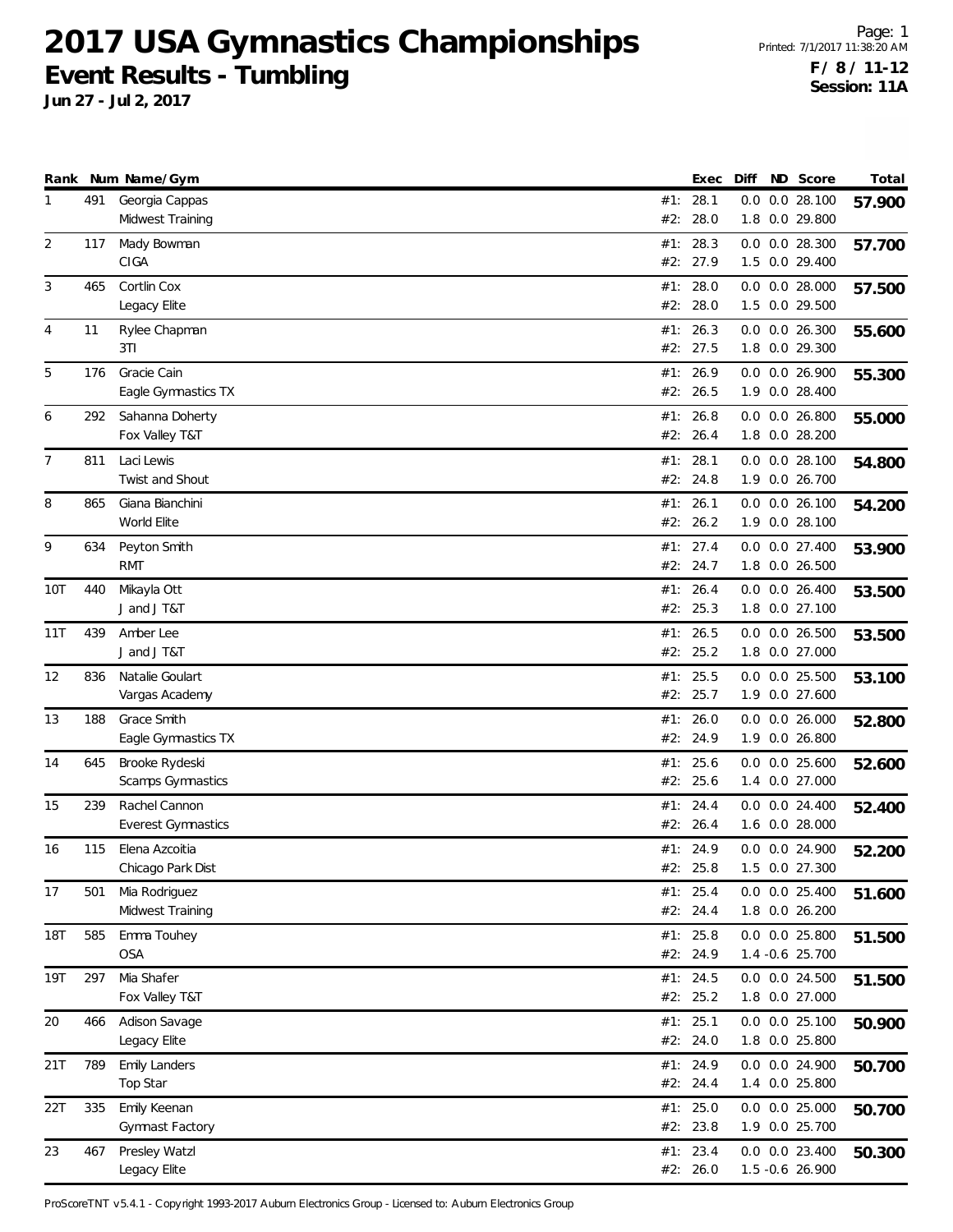**Jun 27 - Jul 2, 2017**

Page: 2 Printed: 7/1/2017 11:38:20 AM **F / 8 / 11-12 Session: 11A**

| Rank |     | Num Name/Gym                               |            | Exec             | Diff | ND Score                                 | Total  |
|------|-----|--------------------------------------------|------------|------------------|------|------------------------------------------|--------|
| 24   | 633 | Talyn Evans<br><b>RMT</b>                  | #1:<br>#2: | 23.6<br>24.4     | 0.0  | 0.0 23.600<br>1.8 0.0 26.200             | 49.800 |
| 25   | 505 | Marissa Cruz<br>Millers Gymnastics         | #1:<br>#2: | 24.1<br>23.6     | 1.4  | $0.0$ $0.0$ 24.100<br>0.0 25.000         | 49.100 |
| 26   | 712 | Carsyn Cormaney<br><b>Stars Gymnastics</b> | #1:<br>#2: | 24.0<br>24.7     |      | $0.0 - 0.3$ 23.700<br>1.6 -3.0 23.300    | 47.000 |
| 27T  | 39  | Paige Hughes<br>Air Extreme                | #1:<br>#2: | 24.3<br>23.3     |      | $0.0$ $0.0$ 24.300<br>1.8 -3.0 22.100    | 46.400 |
| 28T  | 153 | Harmony Sanderson<br>Dynamic Gymnastics    | #2:        | #1: 21.5<br>24.1 |      | $0.0 - 0.6$ 20.900<br>1.4 0.0 25.500     | 46.400 |
| 29   | 464 | Natalie Azarov<br>Legacy Elite             | #2:        | #1: 21.9<br>23.0 | 1.4  | $0.0$ $0.0$ 21.900<br>$0.0$ 24.400       | 46.300 |
| 30   | 65  | Holly Richardson<br>Airborne Colorado      | #1:<br>#2: | 24.1<br>22.4     |      | $0.0 - 0.6$ 23.500<br>1.8 - 3.3 20.900   | 44.400 |
| 31   | 536 | Aamirah Hayes<br><b>MTGA</b>               | #1:<br>#2: | 23.0<br>22.0     |      | $0.0$ $0.0$ 23.000<br>$1.5 - 3.0$ 20.500 | 43.500 |
| 32   | 447 | Aimee Mitchon<br>K and L Tumbletown        | #1:<br>#2: | 22.8<br>22.1     |      | $0.0$ $0.0$ 22.800<br>$1.5 - 3.6$ 20.000 | 42.800 |
| 33   | 817 | Sabrina Kirk<br><b>TX Tumblers</b>         | #1:<br>#2: | 13.6<br>24.5     | 1.8  | 0.0 0.0 13.600<br>0.026.300              | 39.900 |
| 34   | 337 | Natalie Sheffey<br>Gymnast Factory         | #1:<br>#2: | 25.5<br>12.4     |      | $0.0$ $0.0$ 25.500<br>0.5 0.0 12.900     | 38.400 |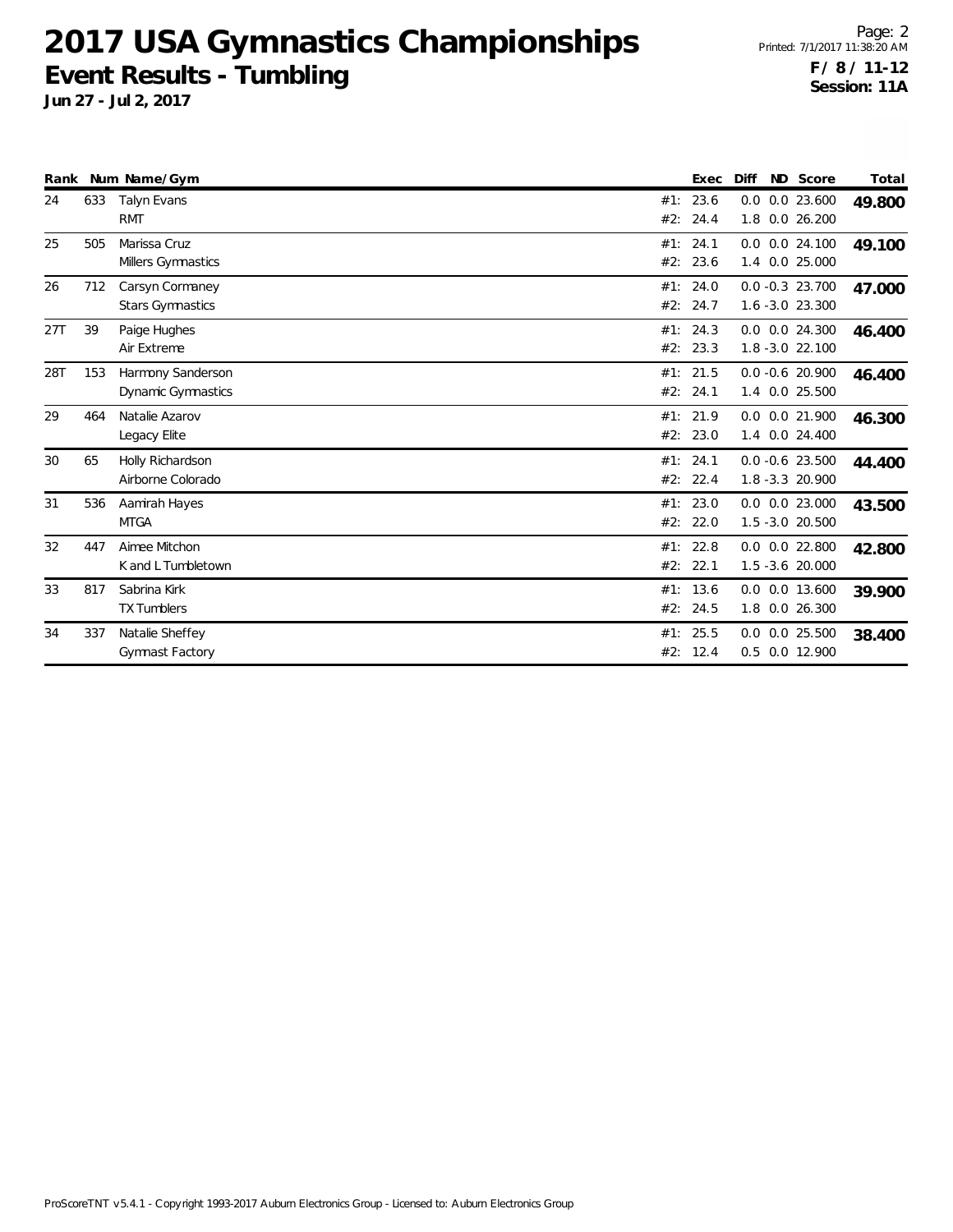**Jun 27 - Jul 2, 2017**

Page: 1 Printed: 7/1/2017 11:38:26 AM **M / 8 / 11-12 Session: 11A**

| Rank           |     | Num Name/Gym                                       |            | Exec             | Diff | ND Score                                | Total  |
|----------------|-----|----------------------------------------------------|------------|------------------|------|-----------------------------------------|--------|
|                | 500 | Kiron Rodgers<br>Midwest Training                  | #1:<br>#2: | 29.0<br>27.8     |      | $0.0$ $0.0$ 29.000<br>1.8 0.0 29.600    | 58.600 |
| 2              | 855 | Tyler Moore<br>Wasatch                             | #1:<br>#2: | 26.5<br>27.3     |      | $0.0$ $0.0$ 26.500<br>1.7 0.0 29.000    | 55.500 |
| 3              | 344 | Josh Sar-Shalom<br>Gymnastics Du Sol               | #1:        | 26.4<br>#2: 26.6 |      | $0.0$ $0.0$ 26.400<br>1.9 0.0 28.500    | 54.900 |
| 4              | 609 | Gavin Britton<br>Premier Gymnastics                | #2:        | #1: 27.5<br>25.2 |      | $0.0$ $0.0$ 27.500<br>1.9 0.0 27.100    | 54.600 |
| 5              | 561 | Carter Black<br><b>NVG</b>                         | #2:        | #1: 26.5<br>25.4 |      | $0.0$ $0.0$ 26.500<br>1.8 0.0 27.200    | 53.700 |
| 6              | 164 | Alexander Cole<br>Dynamite Gymnastics              | #1:<br>#2: | 25.5<br>25.8     |      | $0.0$ $0.0$ 25.500<br>1.9 0.0 27.700    | 53.200 |
| $\overline{7}$ | 834 | Mars Davis<br>Vargas Academy                       | #1:        | 24.5<br>#2: 25.8 |      | $0.0$ $0.0$ 24.500<br>1.9 0.0 27.700    | 52.200 |
| 8              | 94  | <b>Fischer Troxel</b><br><b>Amplify Gymnastics</b> | #2:        | #1: 23.7<br>25.1 |      | 0.0 0.0 23.700<br>1.6 0.0 26.700        | 50.400 |
| 9              | 79  | <b>Isaac Servantez</b><br>All American             | #1:<br>#2: | 25.2<br>23.9     |      | $0.0$ $0.0$ $25.200$<br>1.8 -0.6 25.100 | 50.300 |
| 10             | 92  | Grayson Smith<br><b>Amplify Gymnastics</b>         | #1:<br>#2: | 24.5<br>23.7     |      | $0.0$ $0.0$ 24.500<br>1.5 0.0 25.200    | 49.700 |
| 11             | 336 | Jayce Percival<br>Gymnast Factory                  | #1:        | 23.1<br>#2: 21.5 |      | $0.0 -0.6$ 22.500<br>1.6 0.0 23.100     | 45.600 |
| 12T            | 838 | Nate Swanepoel<br>Vargas Academy                   | #1:        | 21.5<br>#2: 21.6 |      | $0.0$ $0.0$ 21.500<br>0.9 0.0 22.500    | 44.000 |
| 13T            | 895 | Nathan Aguas<br><b>XPT</b>                         | #2:        | #1: 19.8<br>22.6 |      | 0.0 0.0 19.800<br>1.6 0.0 24.200        | 44.000 |
| 14             | 799 | <b>Terry Brock</b><br>Trevinos                     | #1:        | 13.7<br>#2: 24.8 |      | 0.0 0.0 13.700<br>1.7 -3.0 23.500       | 37.200 |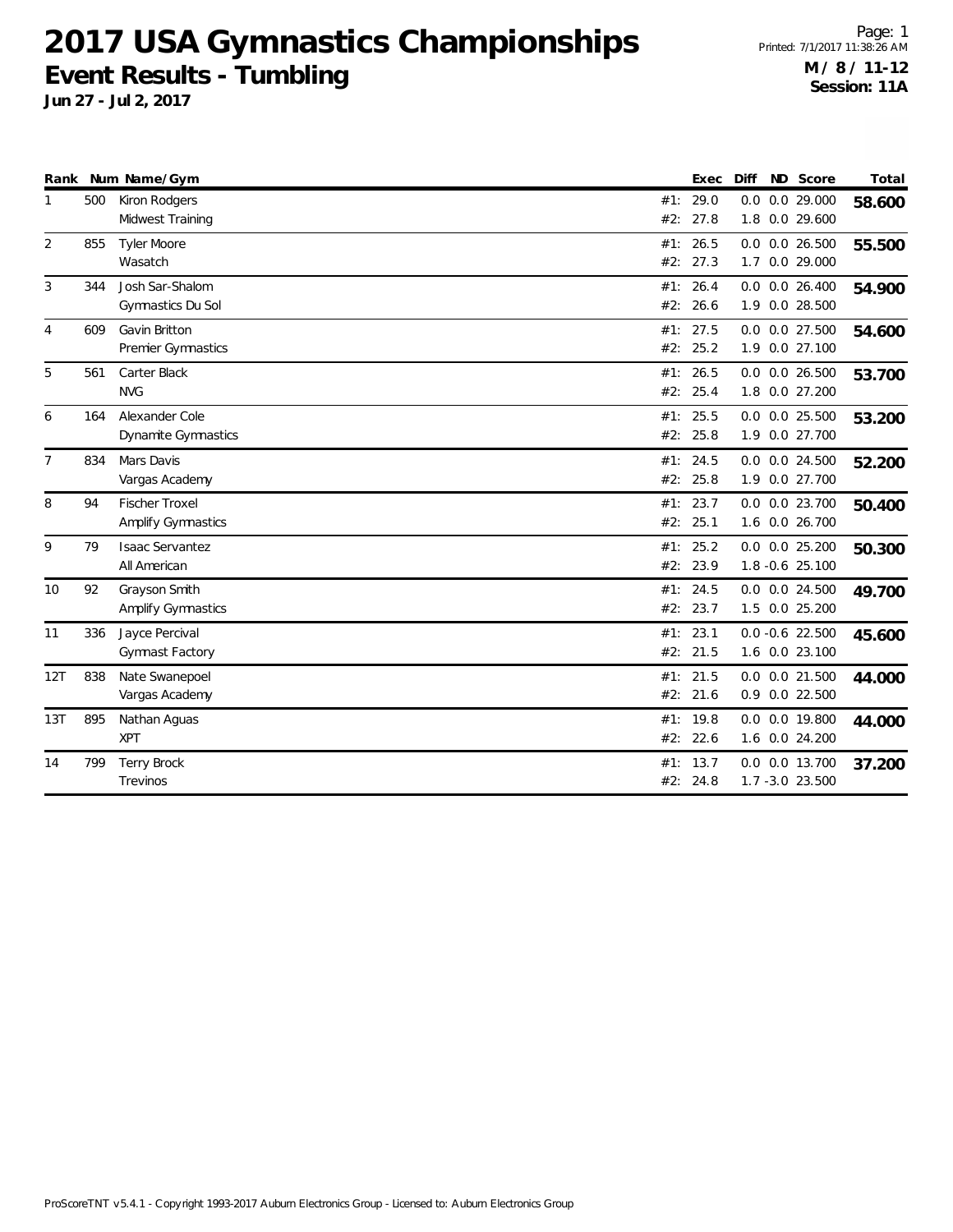**Jun 27 - Jul 2, 2017**

Page: 1 Printed: 7/1/2017 1:58:51 PM **F / 8 / 13-14 Session: 12A**

|    |     | Rank Num Name/Gym                        | Exec                   | Diff ND Score                                                | Total  |
|----|-----|------------------------------------------|------------------------|--------------------------------------------------------------|--------|
| 1  | 441 | Sarah Thompson<br>J and J T&T            | #1: 28.6<br>#2: 29.1   | $0.0$ _ 28.600<br>$1.9$ $_{\leftarrow}$ 31.000               | 59.600 |
| 2  | 423 | Katherine Omo-Osagie<br>Infinite Bounds  | #1: $27.7$<br>#2: 27.1 | $0.0$ $_{-}$ 27.700<br>$1.9$ $_{\leftarrow}$ 29.000          | 56.700 |
| 3  | 753 | Tenly Kuhn<br>Team Legacy                | #1: 26.4<br>#2: 28.0   | $0.0$ _ 26.400<br>$1.8$ $_{\leftarrow}$ 29.800               | 56.200 |
| 4  | 16  | Sophie Stone<br>3T1                      | #1: 27.4<br>#2: 26.9   | $0.0$ _ 27.400<br>$1.8$ $_{\leftarrow}$ 28.700               | 56.100 |
| 5  | 263 | Adesuwa Igbinigie<br>Flip Force NC       | #1: 27.3<br>#2: 26.7   | $0.0$ $_{\leftarrow}$ 27.300<br>$1.5$ $_{\leftarrow}$ 28.200 | 55.500 |
| 6  | 833 | Madelynn Perfilio<br><b>USA</b>          | #1: 26.6<br>#2: 26.7   | $0.0$ _ 26.600<br>$1.9$ $_{\leftarrow}$ 28.600               | 55.200 |
| 7  | 53  | <b>Taylor Miller</b><br>Airborne Academy | #1: $25.9$<br>#2: 27.1 | $0.0$ _ 25.900<br>$1.9$ $_{\leftarrow}$ 29.000               | 54.900 |
| 8  | 595 | Anna Haralson<br>PH TNT gym              | #1: 26.3<br>#2: 26.4   | $0.0$ _ 26.300<br>$1.8$ _._ 28.200                           | 54.500 |
| 9  | 54  | Grace Updike<br>Airborne Academy         | #1: 26.2<br>#2: 26.1   | $0.0$ _ 26.200<br>$1.9$ $_{\leftarrow}$ 28.000               | 54.200 |
| 10 | 792 | <b>Brianne Struck</b><br>Top Star        | #1: 26.9<br>#2: 25.6   | $0.0$ _ 26.900<br>$1.5$ $_{\leftarrow}$ 27.100               | 54.000 |
| 11 | 308 | Elena Cassidy<br>GOSA                    | #1: 26.8<br>#2: 24.4   | $0.0$ _ 26.800<br>$1.9$ $_{\leftarrow}$ 26.300               | 53.100 |
| 12 | 397 | Sarah Richardson<br><b>High Altitude</b> | #1: 26.2<br>#2: 24.9   | $0.0$ _ 26.200<br>$1.9$ $_{\leftarrow}$ 26.800               | 53.000 |
| 13 | 487 | Peyton Wood<br>Maximum Athletics         | #1: 25.1<br>#2: 26.1   | $0.0$ _._ 25.100<br>$1.5$ $_{\leftarrow}$ 27.600             | 52.700 |
| 14 | 422 | Annie Heldman<br>Infinite Bounds         | #1: 26.5<br>#2: 24.2   | $0.0$ _ 26.500<br>$1.9$ $_{\leftarrow}$ 26.100               | 52.600 |
| 15 | 832 | Ashtyn Quijada<br>Upsidedowners          | #1: 25.5<br>#2: 25.0   | $0.0$ _ 25.500<br>$1.9$ $_{\leftarrow}$ 26.900               | 52.400 |
| 16 | 825 | Brooklyn Davis<br>Upsidedowners          | #1: 24.8<br>#2: 25.3   | $0.0$ _ 24.800<br>$1.9$ $_{\leftarrow}$ 27.200               | 52.000 |
| 17 | 46  | Delaney Bock<br>Air Sports               | #1: 25.4<br>#2: 25.0   | $0.0$ _ 25.400<br>$1.5$ $_{\leftarrow}$ 26.500               | 51.900 |
| 18 | 77  | Cadence McKinney<br>All American         | #1: 25.3<br>#2: 24.7   | $0.0$ _ 25.300<br>$1.8$ $_{\leftarrow}$ 26.500               | 51.800 |
| 19 | 253 | Abbey Brown<br>Fire                      | #1: 25.3<br>#2: 24.5   | $0.0$ _ 25.300<br>$1.9$ $_{-}$ 26.400                        | 51.700 |
| 20 | 132 | Mikaela Snider<br>Clovis Gymnastics      | #1: 25.5<br>#2: 24.2   | $0.0$ _ 25.500<br>$1.9$ $_{\leftarrow}$ 26.100               | 51.600 |
| 21 | 241 | Mya Mannka<br><b>EWA Prosper</b>         | #1: 24.9<br>#2: 25.1   | $0.0$ _ 24.900<br>1.8 -0.3 26.600                            | 51.500 |
| 22 | 270 | Kiana Brokaw<br>Flip Tops                | #1: 23.7<br>#2: 25.0   | $0.0$ _ 23.700<br>$1.9$ $_{\leftarrow}$ 26.900               | 50.600 |
| 23 | 314 | Kailyn Brzozowski<br>Gymagic             | #1: 23.7<br>#2: 24.5   | $0.0$ _ 23.700<br>$1.8$ $_{-}$ 26.300                        | 50.000 |

ProScoreTNT v5.4.1 - Copyright 1993-2017 Auburn Electronics Group - Licensed to: Auburn Electronics Group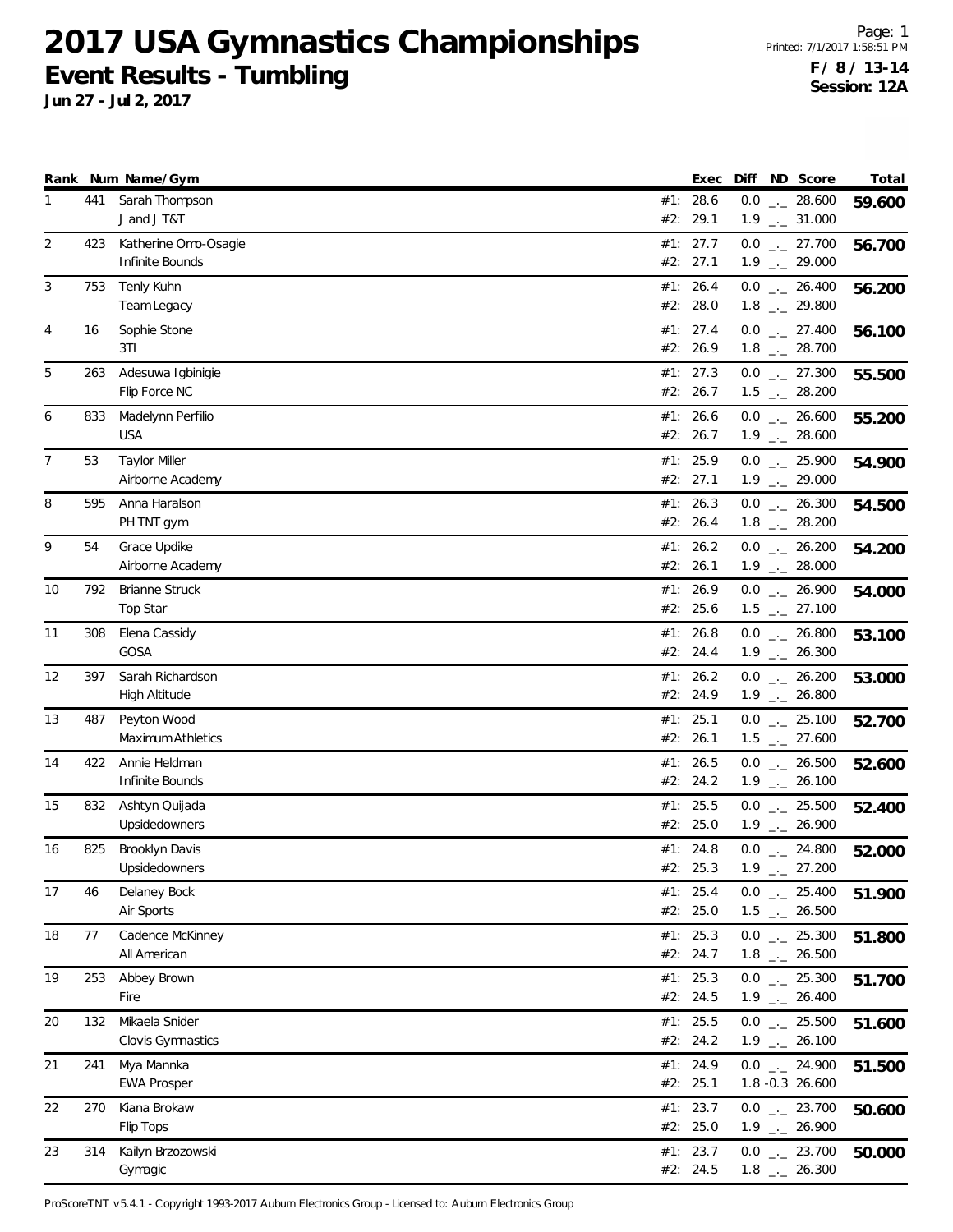**Jun 27 - Jul 2, 2017**

Page: 2 Printed: 7/1/2017 1:58:51 PM **F / 8 / 13-14 Session: 12A**

|     |     | Rank Num Name/Gym        |     | Exec       | Diff | ND Score                     | Total  |
|-----|-----|--------------------------|-----|------------|------|------------------------------|--------|
| 24  | 525 | Jillian Epstein          |     | #1: 23.5   |      | $0.0$ _._ 23.500             | 49.300 |
|     |     | Motion Gym               |     | #2: 24.3   |      | $1.5$ $_{-}$ 25.800          |        |
| 25  | 488 | Aryanna Ouellette        |     | #1: 23.3   |      | $0.0$ _._ 23.300             | 48.900 |
|     |     | MEA                      |     | #2: 23.7   |      | $1.9$ $_{\leftarrow}$ 25.600 |        |
| 26T | 196 | Kendell Brown            |     | #1: 25.2   |      | $0.0$ _._ 25.200             | 48.800 |
|     |     | Elite Gymnastics         |     | #2: 24.8   |      | 1.8 -3.0 23.600              |        |
| 27T | 639 | Joanne Banaszak          |     | #1: 25.3   |      | $0.0$ $_{\leftarrow}$ 25.300 | 48.800 |
|     |     | <b>Scamps Gymnastics</b> |     | #2: 22.9   |      | 1.5 -0.9 23.500              |        |
| 28  | 545 | Grace Harder             |     | #1: 23.6   |      | $0.0$ _._ 23.600             | 48.600 |
|     |     | <b>NASA Gymnastics</b>   |     | #2: 24.1   |      | 1.5 -0.6 25.000              |        |
| 29  | 772 | Alex Schmitt             |     | #1: 25.0   |      | $0.0$ _._ 25.000             | 47.500 |
|     |     | The Edge                 |     | #2: 23.9   |      | 1.9 - 3.3 22.500             |        |
| 30  | 52  | Katie Chipman            |     | #1: 25.6   |      | $0.0$ _._ 25.600             | 47.400 |
|     |     | Airborne Academy         |     | #2: 23.0   |      | 1.8 -3.0 21.800              |        |
| 31  | 690 | Kyla Kapner              |     | #1: 23.4   |      | $0.0 - 0.6$ 22.800           | 47.300 |
|     |     | Sonshine Gymnastics      |     | #2: 23.9   |      | 1.5 -0.9 24.500              |        |
| 32  | 387 | <b>Tayler Sieverts</b>   |     | #1: 23.2   |      | $0.0$ _._ 23.200             | 47.200 |
|     |     | Head Over Heels UT       |     | #2: 22.2   |      | $1.8$ _ $-$ 24.000           |        |
| 33  | 156 | Summer Smeltz            |     | #1: 23.6   |      | $0.0 -0.3$ 23.300            | 36.900 |
|     |     | Dynamic Gymnastics       |     | #2: 13.1   |      | $0.5$ __ 13.600              |        |
| 34  | 286 | Madelyn Childs           |     | #1: $14.8$ |      | $0.0$ _ $-14.800$            | 27.900 |
|     |     | For the Kidz             |     | #2: 12.6   |      | $0.5$ __ 13.100              |        |
| 35  | 777 | Gracie Mitchell          |     | #1: 25.5   |      | $0.0$ _._ 25.500             | 25.500 |
|     |     | The Flip Shop            | #2: | 0.0        |      | $0.0$ _ 0.000                |        |
| 36  | 557 | Ryleigh McLaurin         |     | #1: 24.5   |      | $0.0$ $_{-}$ 24.500          | 24.500 |
|     |     | Novaks                   | #2: | 0.0        |      | $0.0$ _ 0.000                |        |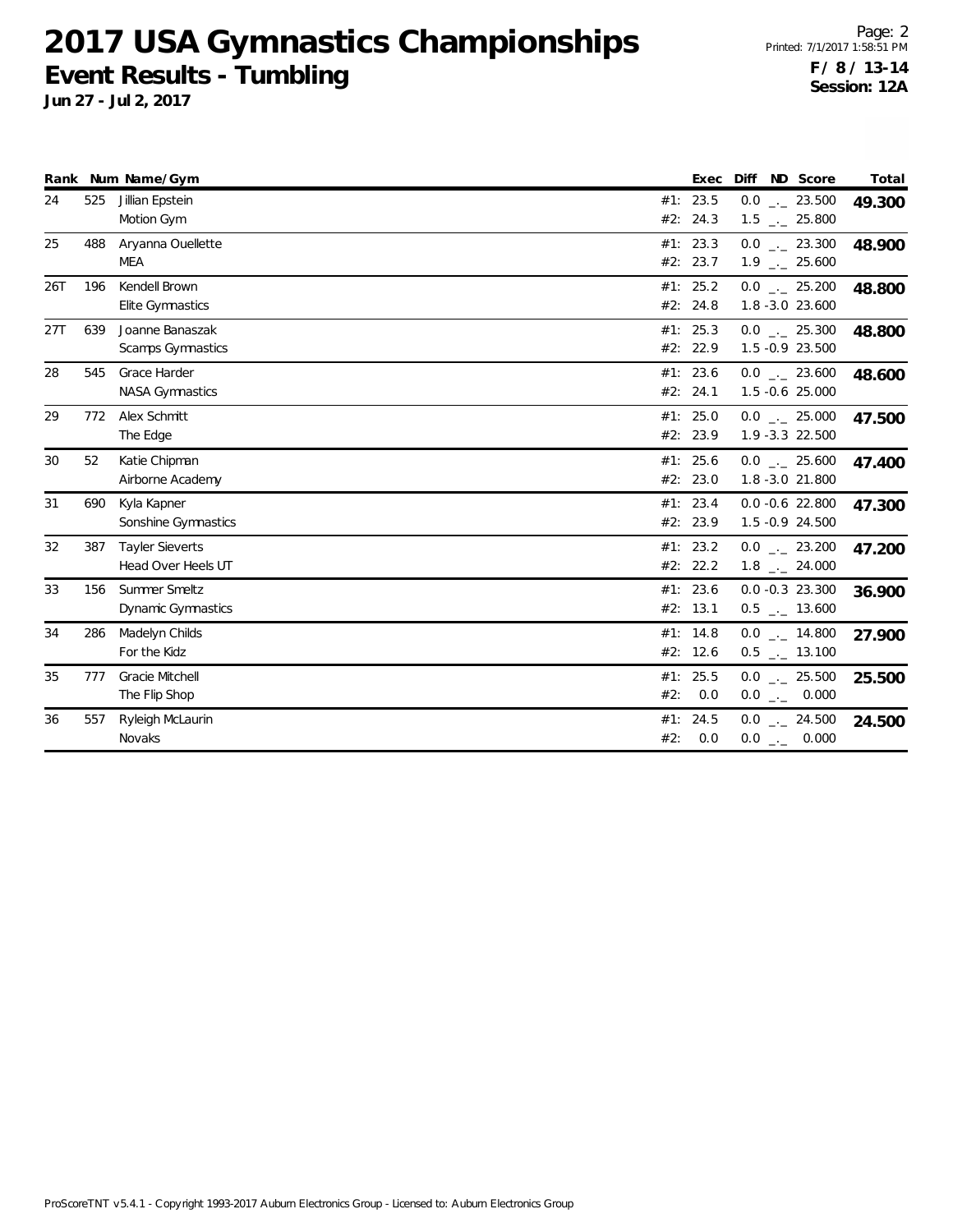**Jun 27 - Jul 2, 2017**

Page: 1 Printed: 7/1/2017 1:58:43 PM **M / 8 / 13-14 Session: 12B**

|    |     | Rank Num Name/Gym                       |     | Exec                 | Diff<br>ND Score                                   | Total  |
|----|-----|-----------------------------------------|-----|----------------------|----------------------------------------------------|--------|
|    | 211 | Reid Walker<br>eNeRGyKidz               | #1: | 28.4<br>#2: 28.4     | $0.0$ _ $-$ 28.400<br>$1.9$ $_{\leftarrow}$ 30.300 | 58.700 |
| 2  | 837 | <b>Tiki Mattingly</b><br>Vargas Academy |     | #1: 27.7<br>#2: 27.4 | $0.0$ _._ 27.700<br>$1.9$ $_{\leftarrow}$ 29.300   | 57.000 |
| 3  | 549 | Keegan Richardson<br>North Shore        |     | #1: 27.0<br>#2: 26.6 | $0.0$ _ 27.000<br>$1.9$ $_{\leftarrow}$ 28.500     | 55.500 |
| 4  | 513 | Kyle Allen<br><b>MJM Studios</b>        |     | #1: 25.5<br>#2: 27.0 | $0.0$ _ 25.500<br>$1.6$ $_{\leftarrow}$ 28.600     | 54.100 |
| 5  | 856 | Alex Redd<br>Wasatch                    |     | #1: 25.4<br>#2: 24.7 | $0.0$ _._ 25.400<br>$1.2$ $_{\leftarrow}$ 25.900   | 51.300 |
| 6  | 796 | Aaron Sheyman<br>Tornado Sport Club     |     | #1: 23.4<br>#2: 23.4 | $0.0$ _ 23.400<br>$1.4$ $_{-}$ 24.800              | 48.200 |
| 7T | 287 | Caleb Cypher<br>For the Kidz            |     | #1: 24.2<br>#2: 22.8 | $0.0$ _ 24.200<br>$0.9$ $_{\leftarrow}$ 23.700     | 47.900 |
| 8T | 846 | Malachi Adolphson<br>Wasatch            |     | #1: 23.3<br>#2: 23.3 | $0.0$ _ 23.300<br>$1.3$ $_{\leftarrow}$ 24.600     | 47.900 |
| 9  | 26  | Sterling Lund<br>Academy West           |     | #1: 23.2<br>#2: 21.5 | $0.0 - 0.6$ 22.600<br>1.9 -0.3 23.100              | 45.700 |
| 10 | 568 | Samuel Newtz<br><b>NVG</b>              |     | #1: 25.7<br>#2: 16.7 | $0.0$ _ $-25.700$<br>$0.6$ $_{\leftarrow}$ 17.300  | 43.000 |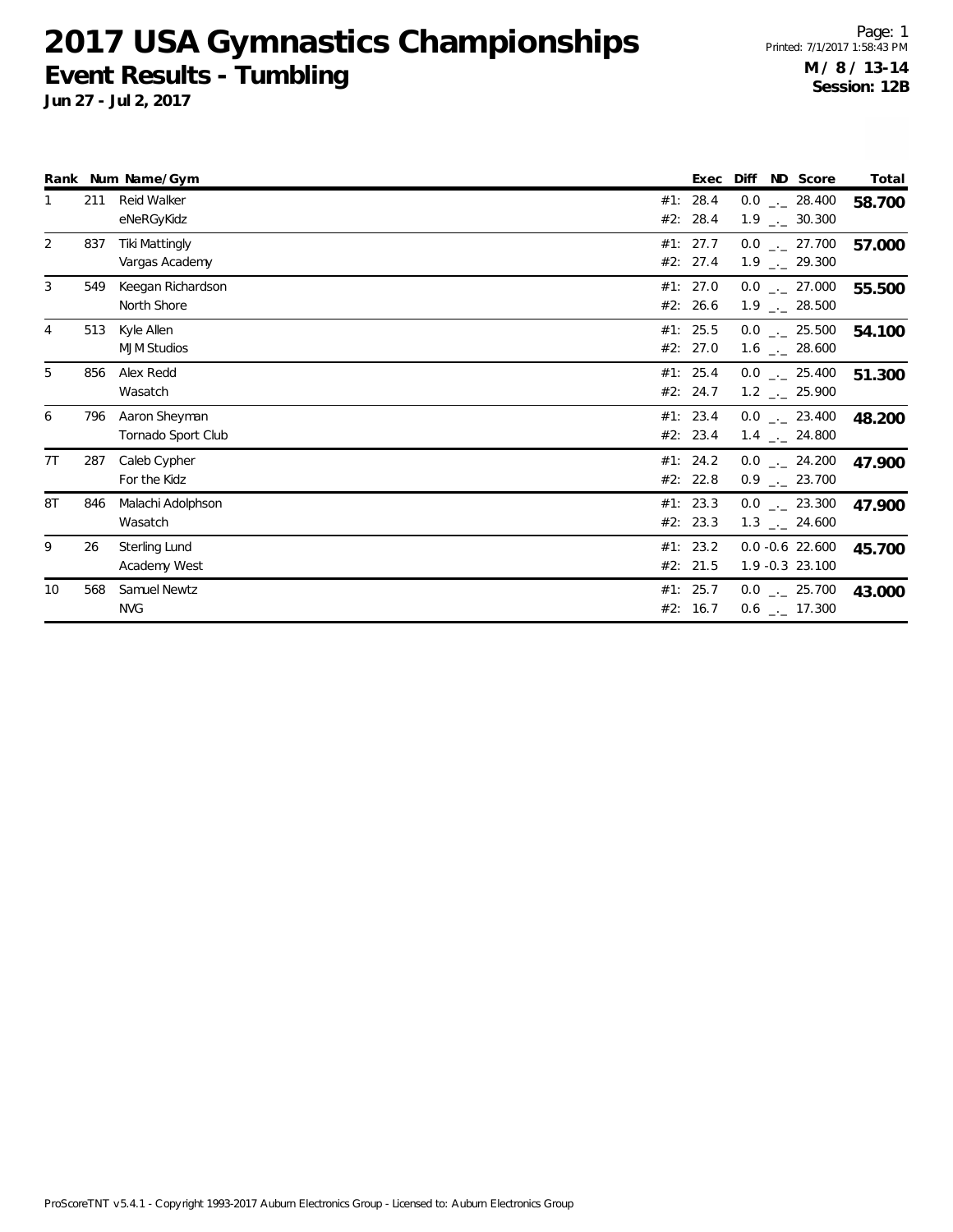**Jun 27 - Jul 2, 2017**

Page: 1 Printed: 7/2/2017 9:14:25 AM **F / 8 / 15+ Session: 14A**

|     |     | Rank Num Name/Gym                            |     | Exec                   | Diff | ND Score                               | Total  |
|-----|-----|----------------------------------------------|-----|------------------------|------|----------------------------------------|--------|
| 1   | 707 | Rachael Gray<br>St Louis Elite               | #2: | #1: 28.9<br>27.8       | 0.0  | 0.0 28.900<br>1.9 0.0 29.700           | 58.600 |
| 2   | 764 | Ysela Pelayo<br>Team Revolution              |     | #1: 28.6<br>#2: 27.9   |      | $0.0$ $0.0$ 28.600<br>1.9 0.0 29.800   | 58.400 |
| 3   | 209 | Rachel Rhim<br>eNeRGyKidz                    | #1: | 26.4<br>#2: 26.6       |      | $0.0$ $0.0$ 26.400<br>1.9 0.0 28.500   | 54.900 |
| 4   | 688 | Georgeanna Gray<br>Sonshine Academy          |     | #1: 26.7<br>#2: 26.1   |      | $0.0$ $0.0$ 26.700<br>1.9 0.0 28.000   | 54.700 |
| 5   | 169 | Devin Parris<br>Dynamite Gymnastics          |     | #1: 27.1<br>#2: 25.4   |      | $0.0$ $0.0$ 27.100<br>1.9 0.0 27.300   | 54.400 |
| 6   | 134 | Jocelyn Peterson<br>Desert Gymcats           | #1: | 26.0<br>#2: 25.9       |      | $0.0$ $0.0$ 26.000<br>1.7 0.0 27.600   | 53.600 |
| 7   | 339 | Hannah Meinke<br><b>Gymnastic Revolution</b> |     | #1: 26.2<br>#2: 25.5   |      | $0.0$ $0.0$ 26.200<br>1.4 0.0 26.900   | 53.100 |
| 8   | 210 | Caroline Rutigliano<br>eNeRGyKidz            |     | #1: 25.7<br>#2: 25.6   |      | 0.0 0.0 25.700<br>1.6 0.0 27.200       | 52.900 |
| 9   | 618 | Courtney Hopkins<br>Queen City               | #1: | 26.1<br>#2: 24.7       |      | $0.0$ $0.0$ 26.100<br>1.9 0.0 26.600   | 52.700 |
| 10  | 302 | Kristine Pietrelli<br>G-Force Gymnastics     |     | #1: 26.5<br>#2: 24.2   |      | $0.0$ $0.0$ 26.500<br>1.9 0.0 26.100   | 52.600 |
| 11  | 619 | Laura Madigan<br>Queen City                  |     | #1: $25.4$<br>#2: 25.3 |      | $0.0$ $0.0$ 25.400<br>1.8 0.0 27.100   | 52.500 |
| 12  | 195 | London Anderson<br>Elite Gymnastics          | #1: | 26.0<br>#2: 24.5       |      | $0.0$ $0.0$ 26.000<br>1.9 0.0 26.400   | 52.400 |
| 13  | 778 | Brooke Bourland<br>The Palaestra             |     | #1: 24.9<br>#2: 25.5   |      | 0.0 0.0 24.900<br>1.8 0.0 27.300       | 52.200 |
| 14  | 551 | Sydney Arbuthnot<br>Northstars               |     | #1: 25.6<br>#2: 24.7   |      | $0.0$ $0.0$ 25.600<br>1.8 0.0 26.500   | 52.100 |
| 15  | 691 | Liann Leidy<br>Sonshine Gymnastics           | #1: | 25.2<br>#2: 25.0       |      | $0.0$ $0.0$ $25.200$<br>1.7 0.0 26.700 | 51.900 |
| 16  | 743 | Niah Johnson<br>TAG USA                      |     | #1: 26.3<br>#2: 23.4   |      | $0.0$ $0.0$ 26.300<br>1.9 -0.6 24.700  | 51.000 |
| 17  | 299 | Samantha Fila<br>G-Force                     |     | #1: 24.6<br>#2: 23.8   |      | $0.0$ $0.0$ 24.600<br>1.5 0.0 25.300   | 49.900 |
| 18T | 616 | Erika Gebele<br>Queen City                   |     | #1: 24.6<br>#2: 24.4   |      | $0.0 - 0.6$ 24.000<br>1.9 -0.6 25.700  | 49.700 |
| 19T | 530 | Lindsey Michie<br>Motion Gym                 |     | #1: 24.7<br>#2: 23.3   |      | 0.0 0.0 24.700<br>1.7 0.0 25.000       | 49.700 |
| 20T | 431 | Araya Meredith<br><b>Integrity Athletics</b> |     | #1: 24.3<br>#2: 23.7   |      | 0.0 0.0 24.300<br>1.2 -0.6 24.300      | 48.600 |
| 21T | 408 | Kylie Edminson<br>Horizon Gymnastics         |     | #1: 22.9<br>#2: 24.5   |      | $0.0 -0.6$ 22.300<br>1.8 0.0 26.300    | 48.600 |
| 22  | 24  | Dominque Randall<br>AATD                     |     | #1: 24.7<br>#2: 22.5   |      | 0.0 0.0 24.700<br>1.0 0.0 23.500       | 48.200 |
| 23  | 448 | Kenzie Landes<br>K6 Tumble Fix               |     | #1: 22.8<br>#2: 23.3   |      | $0.0 - 0.6$ 22.200<br>1.6 0.0 24.900   | 47.100 |

ProScoreTNT v5.4.1 - Copyright 1993-2017 Auburn Electronics Group - Licensed to: Auburn Electronics Group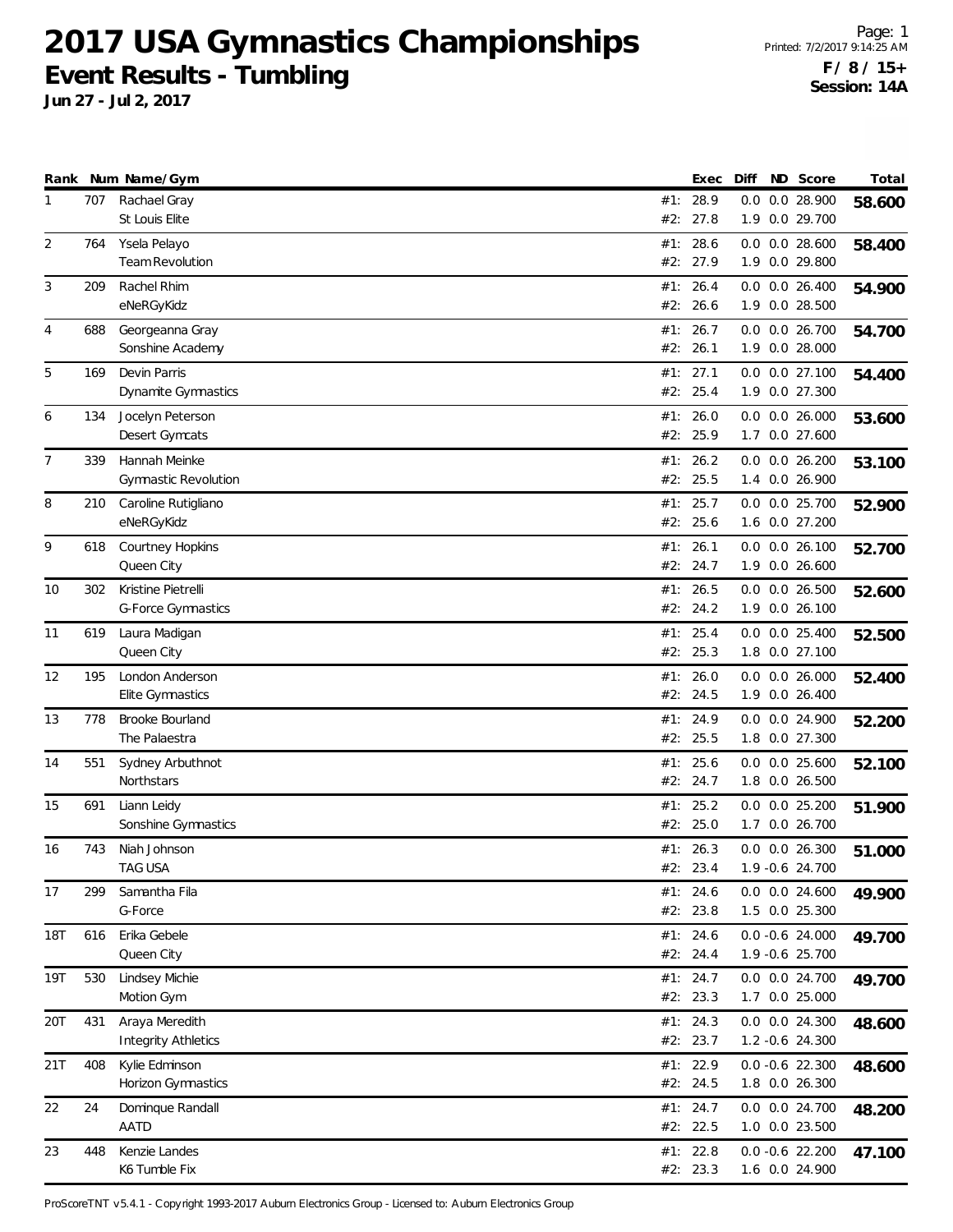**Jun 27 - Jul 2, 2017**

|    | Rank Num Name/Gym |  | Exec Diff ND Score    |  | Total                              |
|----|-------------------|--|-----------------------|--|------------------------------------|
| 24 | 486 Autumn Sutter |  |                       |  | #1: 23.8  0.0 -0.6  23.200  23.200 |
|    | Maximum Athletics |  | #2: 0.0 0.0 0.0 0.000 |  |                                    |